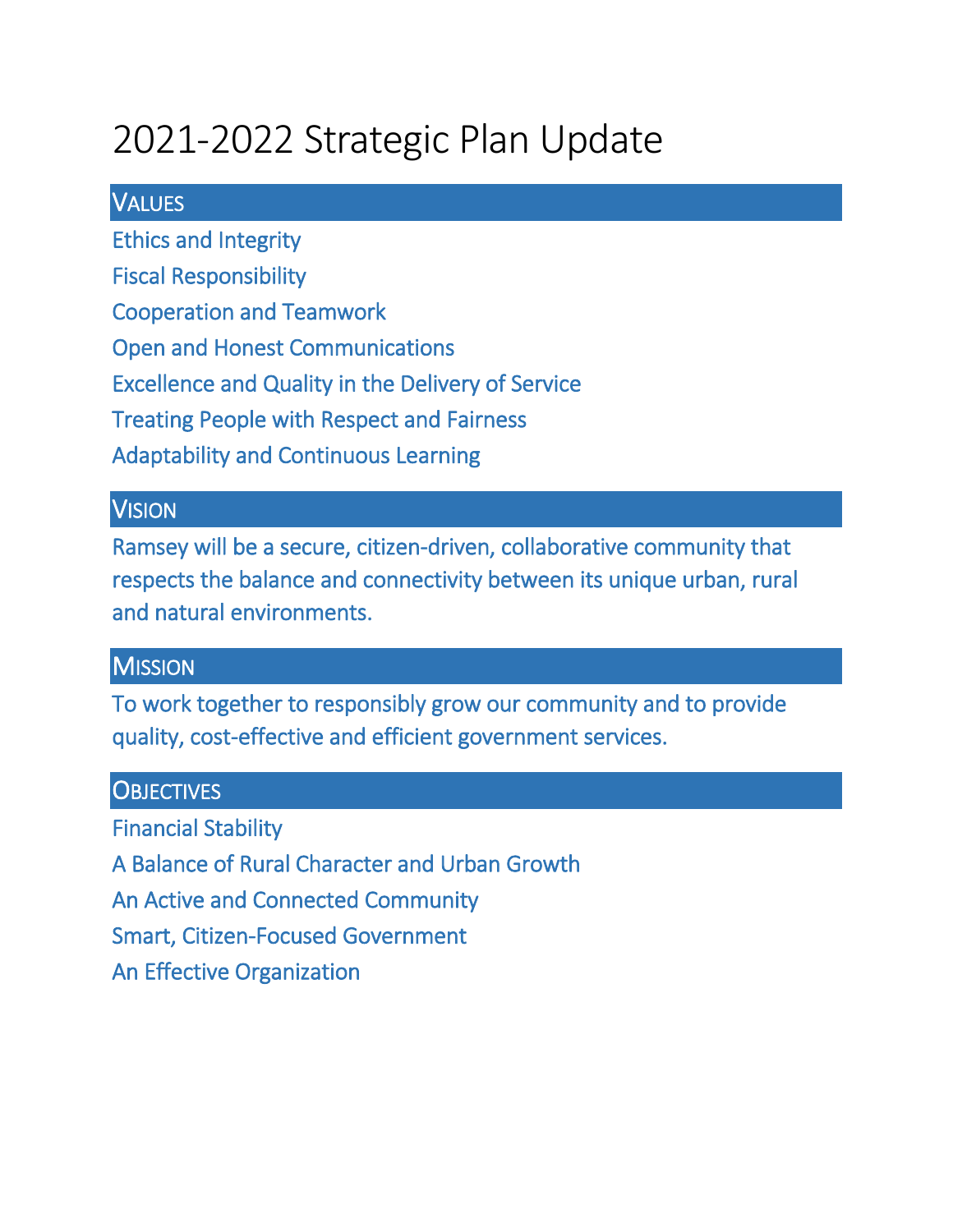#### **STRATEGIES**

Identify and implement operational efficiencies, cost savings and additional funding sources while maintaining and increasing transparency and accountability.

Promote economic growth and development.

Create a positive image for residential neighborhoods, business districts and key corridors.

Improve the safety and mobility of transportation corridors.

Connect the community through Parks and Trails Capital Improvements along with Recreational Programming.

Spotlight sustainability and efficiency through public facilities and infrastructure investments.

Strengthen and enhance our identity, brand and image.

Improve City's communication.

Improve and sustain high organizational morale.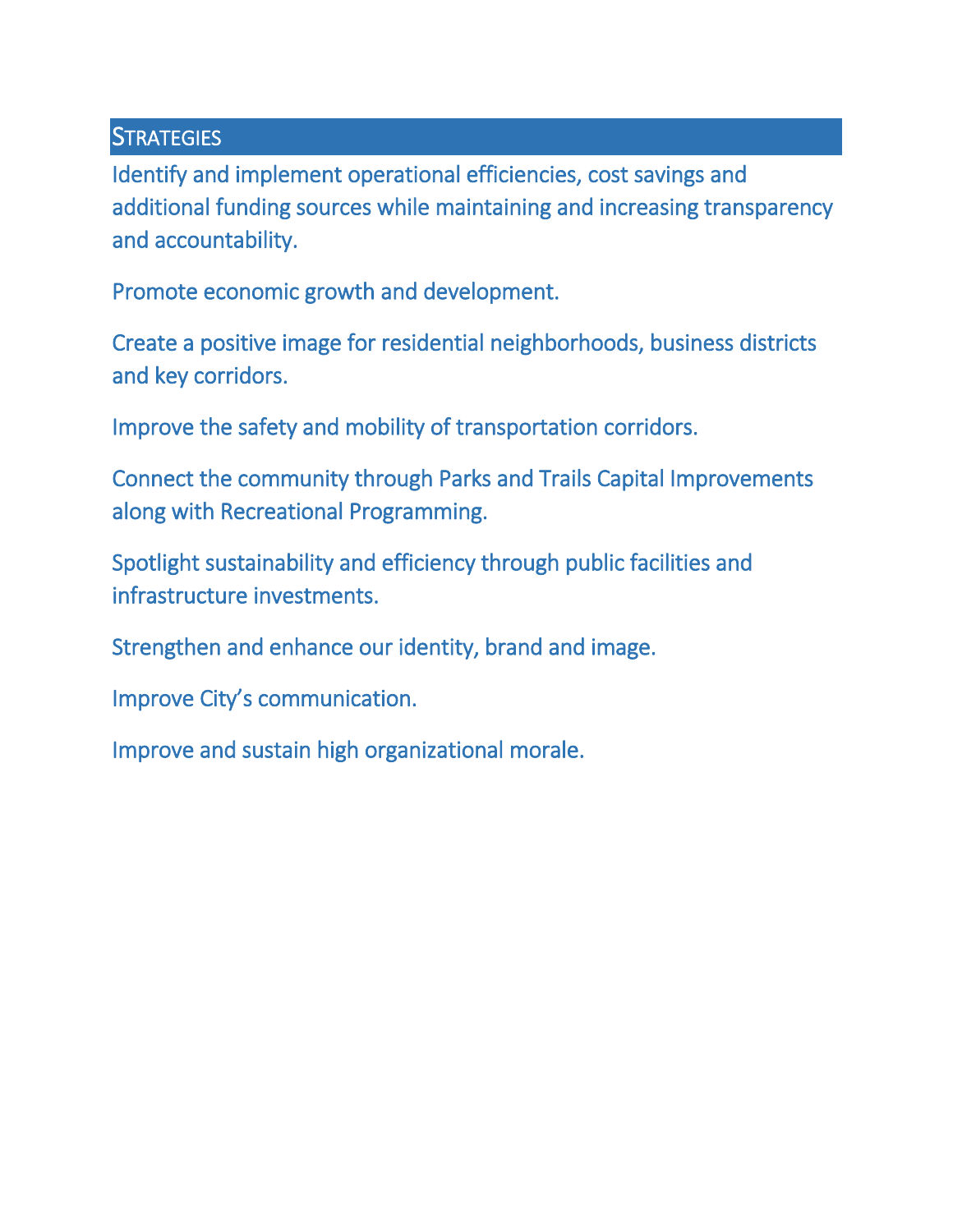## **ACTION PLAN**

| <b>Action</b>                                                                                                                                                               |                                                                                                                                                                            | <b>Timeframe</b> | <b>Resources</b>                              | <b>Key Outcomes and Indicators</b>                                                                                                                                                                                                                                                                                                                                                                    | <b>Responsible Party</b>               |
|-----------------------------------------------------------------------------------------------------------------------------------------------------------------------------|----------------------------------------------------------------------------------------------------------------------------------------------------------------------------|------------------|-----------------------------------------------|-------------------------------------------------------------------------------------------------------------------------------------------------------------------------------------------------------------------------------------------------------------------------------------------------------------------------------------------------------------------------------------------------------|----------------------------------------|
| Strategy: Identify and implement operational efficiencies, cost savings and additional funding sources while maintaining and increasing transparency and<br>accountability. |                                                                                                                                                                            |                  |                                               |                                                                                                                                                                                                                                                                                                                                                                                                       |                                        |
| 1.                                                                                                                                                                          | Evaluate current funding<br>source of Pavement<br>Management Program (and<br>history) and determine<br>whether or not to implement<br>a new funding source for<br>Program. | Q3 2021          | Budget Impact = High                          | To bring all options for road funding including those in work session<br>stated by Mayor Kuzma and council member survey, noted on 5/18/21<br>strategic planning work session as a part of the 22 budget discussion in<br>July and August of 2021.<br>Bring to Council a resolution to end Ordinances 20-11, 20-12, 20-13 as<br>of 12/31/2021.<br>Include regular pavement maintenance in discussion. | Kurt Ulrich                            |
| 2.                                                                                                                                                                          | Implement a Workflow Tool                                                                                                                                                  | 2021             | Budget Impact = Low                           | Experienced cost savings as a result of improved workflow.<br>Improved service.                                                                                                                                                                                                                                                                                                                       | Jason Fredrickson                      |
| 3.                                                                                                                                                                          | Consider refinancing debt to<br>capitalize on low interest rate                                                                                                            | 2021             | <b>Budget Impact = Medium</b>                 | Cost savings and debt service.                                                                                                                                                                                                                                                                                                                                                                        | Diana Lund                             |
| 4.                                                                                                                                                                          | Consider better social media<br>management platform                                                                                                                        | Q4 2021          | <b>Existing Staff</b><br>Budget Impact = Low  | Simplified and streamlined social media posting process to increase<br>breadth of messaging.                                                                                                                                                                                                                                                                                                          | Megan<br>Thorstad/Jason<br>Fredrickson |
| 5.                                                                                                                                                                          | Improve the Employee Union<br><b>Contract Negotiation Process</b>                                                                                                          | Q3 2021          | <b>Existing Staff</b><br>Budget Impact = Low  | Improved communication and decision-making conduit with City<br>Council.                                                                                                                                                                                                                                                                                                                              | Colleen Lasher                         |
| 6.                                                                                                                                                                          | Consider interactive modules<br>to enhance the customer<br>experience to quickly find<br>information.                                                                      | Q1 2022          | <b>Budget Impact = Medium</b>                 | Improved interaction with technology to improve customer self-service<br>options.                                                                                                                                                                                                                                                                                                                     | Jason Fredrickson                      |
|                                                                                                                                                                             |                                                                                                                                                                            |                  |                                               | Strategy: Promote economic growth and development.                                                                                                                                                                                                                                                                                                                                                    |                                        |
| 7.                                                                                                                                                                          | <b>Continue Business Retention</b><br>and Expansion efforts for retail<br>and industrial.                                                                                  | Ongoing          | <b>Existing Staff:</b><br>Budget Impact = Low | Stable base of local employers, representing the largest opportunity<br>for future growth of jobs and tax base.<br>Increase the number of business visits.<br>Improve the quality and attendance at EDA events.<br>5,000 square feet of new retail space per year on average.<br>50,000 square feet of new industrial per year on average.                                                            | Sean Sullivan/EDA                      |
| 8.                                                                                                                                                                          | Consider strategic<br>infrastructure investments to<br>prepare more shovel ready<br>parcels.                                                                               | Q2 2022          | <b>Budget Impact = Medium</b>                 | Primary Effort = West Armstrong Retail/West Armstrong Industrial<br>Redevelopment Area.                                                                                                                                                                                                                                                                                                               | Sean Sullivan/EDA                      |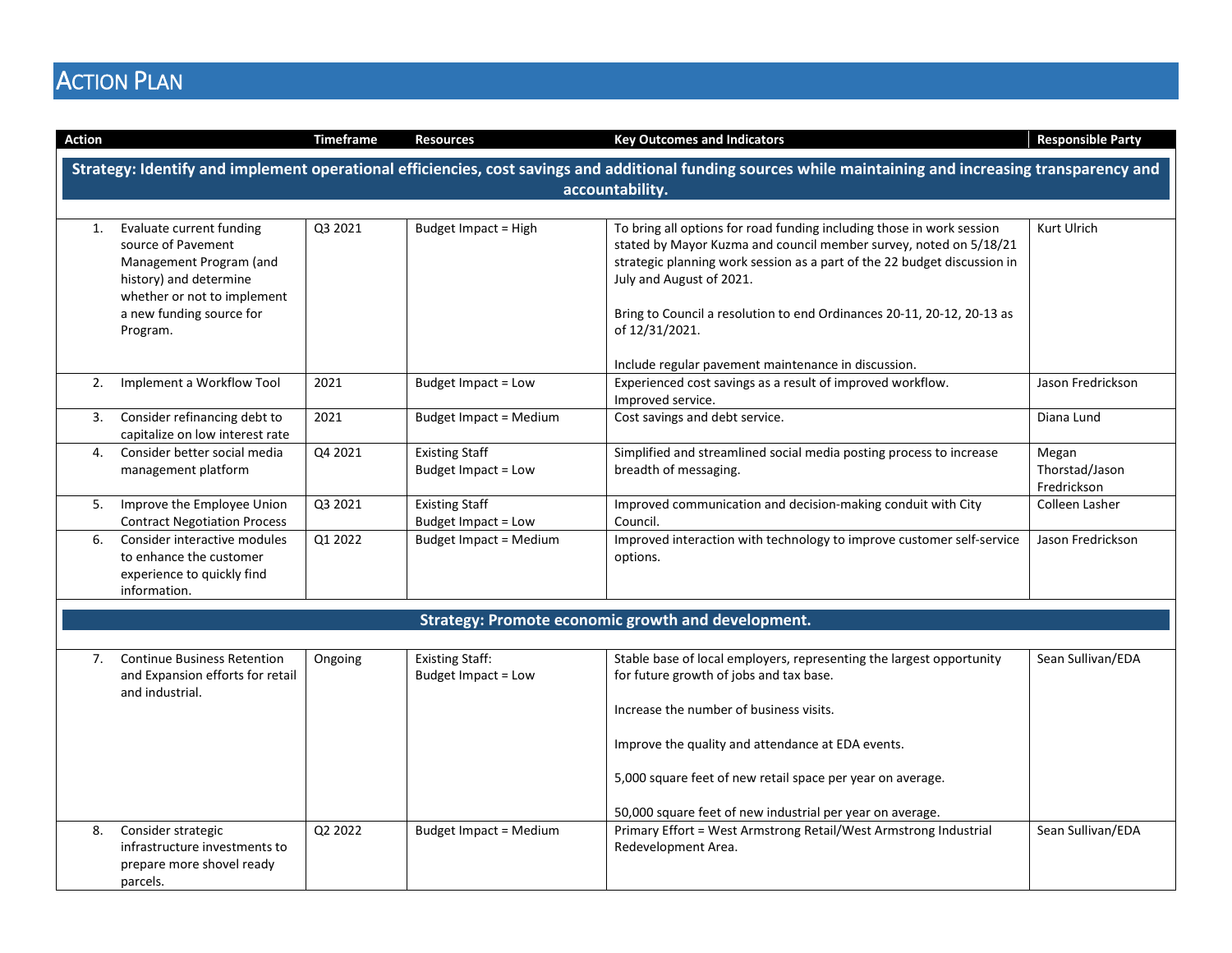| <b>Action</b> |                                                                                                                                                                                               | <b>Timeframe</b> | <b>Resources</b>                                                                      | <b>Key Outcomes and Indicators</b>                                                                                                                                                                                                                                                                       | <b>Responsible Party</b>                                              |
|---------------|-----------------------------------------------------------------------------------------------------------------------------------------------------------------------------------------------|------------------|---------------------------------------------------------------------------------------|----------------------------------------------------------------------------------------------------------------------------------------------------------------------------------------------------------------------------------------------------------------------------------------------------------|-----------------------------------------------------------------------|
| 9.            | Complete a Comprehensive<br>City Code Audit and Update                                                                                                                                        | Q1 2022          | <b>Budget Impact Medium</b>                                                           | Reduce redundant regulations and regulations that conflict with City's<br>vision or otherwise detract from City's economic development goals.                                                                                                                                                            | Chloe<br>McGuire/Planning<br>Commission                               |
|               |                                                                                                                                                                                               |                  |                                                                                       | Strategy: Create a positive image for residential neighborhoods, business districts and key corridors.                                                                                                                                                                                                   |                                                                       |
|               | 10. Deleted                                                                                                                                                                                   |                  |                                                                                       | City Council is committed to meeting with the Planning Commission to<br>review the development plan/master plan for The COR in the Fall of<br>2021.                                                                                                                                                      |                                                                       |
|               | 11. Consider a Proactive<br><b>Multifamily Property</b><br>Management Program and<br>Crime Free Multifamily<br><b>Housing Program</b>                                                         | 2021             | <b>Existing Staff</b><br>Budget Impact = High<br><b>RCP Report</b>                    | Ensure that multifamily properties maintain high quality and free of<br>nuisance.<br>Consider a Crime Prevention Multifamily Program.<br>Consider a coalition of multifamily property managers to ensure<br>property managers hold each other accountable and provide adequate<br>long-term maintenance. | <b>Jeff Katers</b><br>Chloe McGuire                                   |
|               | 12. Create a Volunteer Program to<br>partner with local community<br>members that create<br>opportunities for the<br>community to own cleanup<br>projects and spotlight in<br>communications. | 2022             | <b>Budget Impact = Medium</b>                                                         | Better community ownership of community events and community<br>cleanup efforts.<br>Spotlight existing community cleanup efforts on social media.                                                                                                                                                        | Joint Venture<br>between Public Works<br>and Community<br>Development |
|               |                                                                                                                                                                                               |                  |                                                                                       | Strategy: Improve the safety and mobility of transportation corridors.                                                                                                                                                                                                                                   |                                                                       |
|               |                                                                                                                                                                                               |                  |                                                                                       |                                                                                                                                                                                                                                                                                                          |                                                                       |
|               | 13. Complete County Road 5<br>Corridor Study.                                                                                                                                                 | Q4 2022          | <b>Budget Impact = Medium</b>                                                         | Unified long term vision for Nowthen Boulevard.<br>Improved safety and reduced congestion.<br>Ensure adequate capacity for planned development.                                                                                                                                                          | <b>Bruce Westby/Public</b><br><b>Works Committee</b>                  |
|               | 14. Advance the Ramsey Gateway<br>Plan.                                                                                                                                                       | Ongoing          | <b>Existing Staff/Resources</b><br>Budget Impact = High<br><b>RCP Report</b>          | Unified vision for Highway 10.<br>Improved safety and reduced congestion.<br>Secured final funding for the Highway 10/169 Plan (currently at \$92M<br>of \$138M)                                                                                                                                         | Bruce Westby/Public<br><b>Works Committee</b>                         |
|               | 15. Update Priority Street Light<br>Program and Pedestrian Safety<br>Plan.                                                                                                                    | Q1 2022          | <b>Existing Staff/Resources</b><br><b>Budget Impact = Medium</b>                      | Improved pedestrian and vehicle safety at critical intersections.                                                                                                                                                                                                                                        | <b>Bruce Westby/Public</b><br><b>Works Committee</b>                  |
|               |                                                                                                                                                                                               |                  |                                                                                       | Strategy: Connect the community through Parks and Trails Capital Improvements along with Recreational Programming.                                                                                                                                                                                       |                                                                       |
|               | 16. Establish a Funding Plan to<br>Complete Parks Capital<br>Replacement Improvements.                                                                                                        | Q2 2022          | <b>Existing Staff/Resources</b><br><b>Budget Impact = Medium</b><br><b>RCP Report</b> | Adequate parks, trails and public spaces, both future and existing.<br>Unique recreation destinations.                                                                                                                                                                                                   | Mark Riverblood/Park<br>and Recreation<br>Commission                  |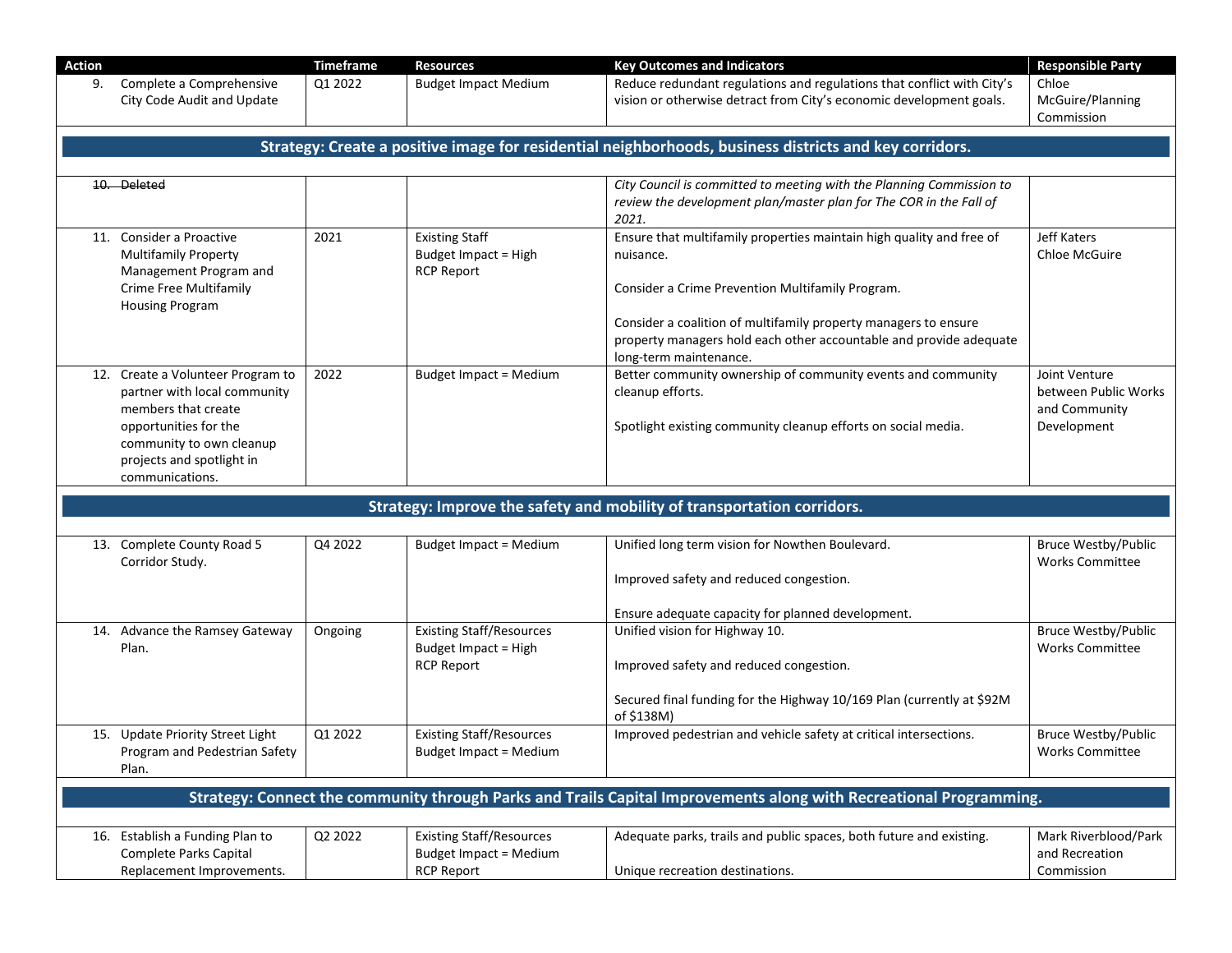| <b>Action</b> |                                                                                                 | Timeframe          | <b>Resources</b>                                                                          | <b>Key Outcomes and Indicators</b>                                                                                                                                                    | <b>Responsible Party</b>                             |
|---------------|-------------------------------------------------------------------------------------------------|--------------------|-------------------------------------------------------------------------------------------|---------------------------------------------------------------------------------------------------------------------------------------------------------------------------------------|------------------------------------------------------|
|               | 17. Implement and Spotlight the<br><b>Recreation Programming Plan</b>                           | Q3 2021<br>Ongoing | <b>Existing Staff/Resources</b><br>Budget Impact = Low                                    | Increased awareness of recreational opportunities.                                                                                                                                    | Mark Riverblood/Park<br>and Recreation<br>Commission |
|               |                                                                                                 |                    |                                                                                           | Strategy: Spotlight sustainability and efficiency through public facilities and infrastructure investments.                                                                           |                                                      |
| 18.           | Develop Implementation Plan<br>for Water Supply Treatment.                                      | Q4 2021            | <b>Budget Impact = High</b>                                                               | Reduce levels of iron and manganese in municipal water supply.                                                                                                                        | <b>Bruce Westby/Public</b><br><b>Works Committee</b> |
|               | 19. Consider Local Open Space<br>Preservation Funding, if<br>initiated by Ballot<br>Referendum. | 2022               | <b>Budget Impact = High</b>                                                               | Preservation of many Exceptional Quality Ecological Areas (as defined<br>by Natural Resources Inventory).                                                                             | Chris Anderson/EPB                                   |
|               |                                                                                                 |                    |                                                                                           | Strategy: Strengthen and enhance our identity, brand and image.                                                                                                                       |                                                      |
|               |                                                                                                 |                    |                                                                                           |                                                                                                                                                                                       |                                                      |
| 20.           | Provide quarterly updates to<br>USPS to secure new Ramsey<br>ZIP Code.                          | Ongoing            | <b>Existing Staff</b><br>Budget Impact = Low<br><b>RCP Report (community</b><br>identity) | ZIP Code will identify itself as Ramsey.<br>Provide regular updates.<br>Detailed Update in 2026.                                                                                      | <b>Kurt Ulrich</b>                                   |
|               | 21. Consider Creating and<br>Promoting a Holiday Light<br>Challenge                             | Q4 2021            | <b>Existing Staff</b><br>Budget Impact = Low                                              | Create additional awareness of community and create additional social<br>connections.                                                                                                 | Megan<br>Thorstad/Recreation<br>Specialist           |
|               |                                                                                                 |                    |                                                                                           | <b>Strategy: Improve City's communication.</b>                                                                                                                                        |                                                      |
|               |                                                                                                 |                    |                                                                                           |                                                                                                                                                                                       |                                                      |
|               | 22. Improve proactive and time-<br>relevant communication.                                      | Ongoing            | <b>Existing Staff</b><br>Budget Impact = Low<br><b>RCP Report</b>                         | Explore new avenues to tell the story of Ramsey and market the<br>community to prospective residents and businesses.<br>Stay relevant by harnessing new technologies and social media | <b>Megan Thorstad</b>                                |
|               |                                                                                                 |                    |                                                                                           | platforms to evolve with the ever-changing media landscape.                                                                                                                           |                                                      |
|               |                                                                                                 |                    |                                                                                           | Improve and sustain high organizational morale.                                                                                                                                       |                                                      |
|               |                                                                                                 |                    |                                                                                           |                                                                                                                                                                                       |                                                      |
|               | 23. Update Telecommuting Policy                                                                 | Q3 2021            | <b>Existing Staff</b><br>Budget Impact = Low                                              | Recruitment and retention tool for existing and future employees.                                                                                                                     | Colleen Lasher                                       |
|               | 24. Consider additional Employee<br>Events to strengthen<br>relationships.                      | Q2 2022            | <b>Existing Staff</b><br>Budget Impact = Low                                              | Improved organizational morale.                                                                                                                                                       | Colleen Lasher                                       |
| 25.           | Complete an Employee Survey                                                                     | Q4 2021            | <b>Existing Staff</b><br>Budget Impact = Low                                              | Establish baseline metric of existing organizational morale.                                                                                                                          | Colleen Lasher                                       |

*Budget Impact Key; Low = Existing Staff/thousands of dollars; Medium = Additional Staff/Consultants/tens of thousands of dollars; High = capital improvement/hundreds of thousands of dollars.*

*RCP Report = Partnership with the University of Minnesota completed in 2018. This partnership created a library of resources and policy alternatives. A full list of completed reports can be found online a[t rcp.umn.edu/ramsey-projects.](file://ra-fs01/CITYWIDE$/Strategic%20Plan/2019/rcp.umn.edu/ramsey-projects)*